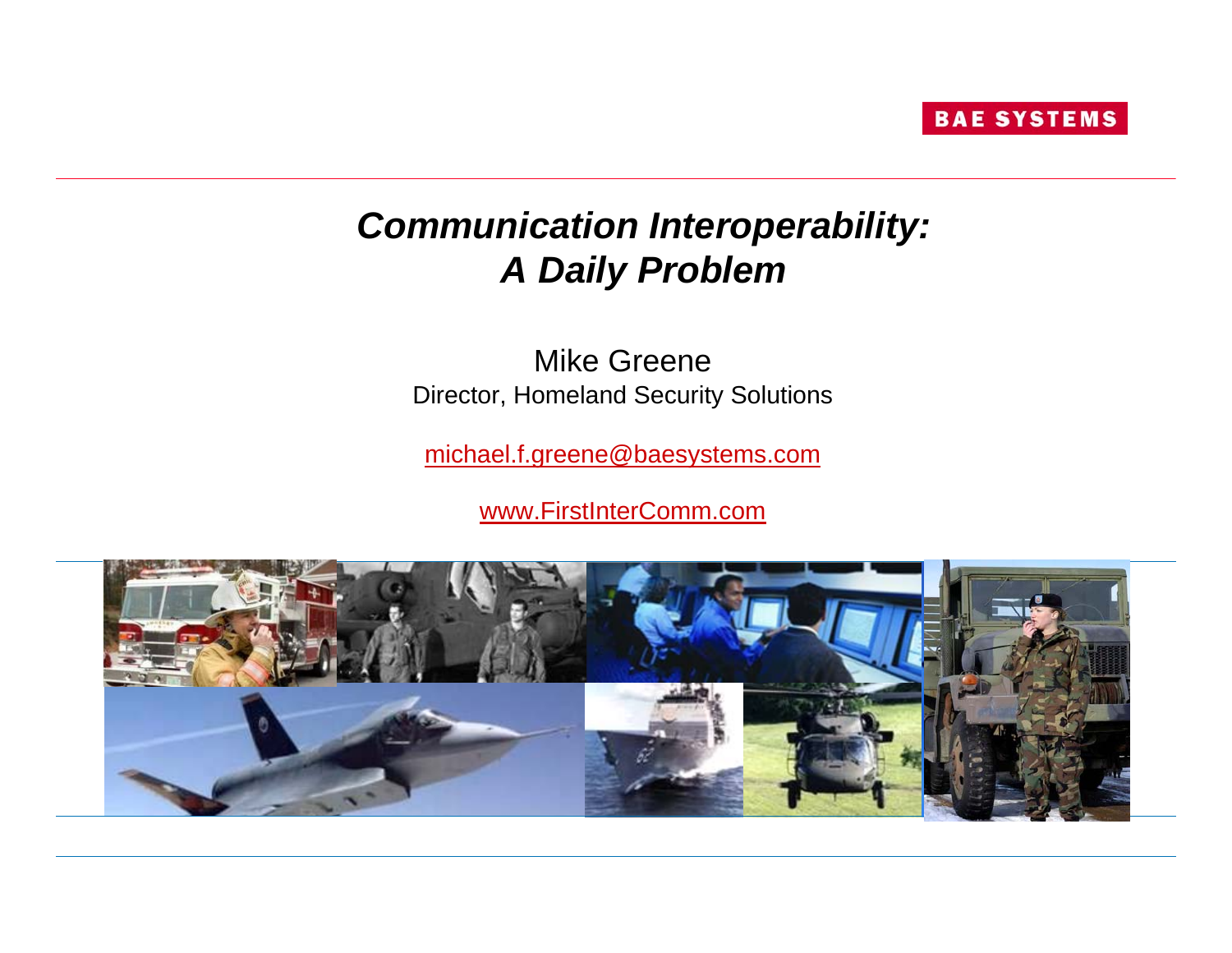- Public safety requires that emergency responders be able to communicate in real time with all event participants
- – Today, U.S. agencies cannot easily share information when responding to
	- –routine operations
	- –large-scale events, such as acts of terrorism or natural disasters
- **Links of the Company**  Incompatible legacy communications equipment used by more than 60,000 federal, state, local, and tribal agencies
- –Cost of new equipment prevents total replacement
- **Links of the Company** Interoperability essential to achieving full communications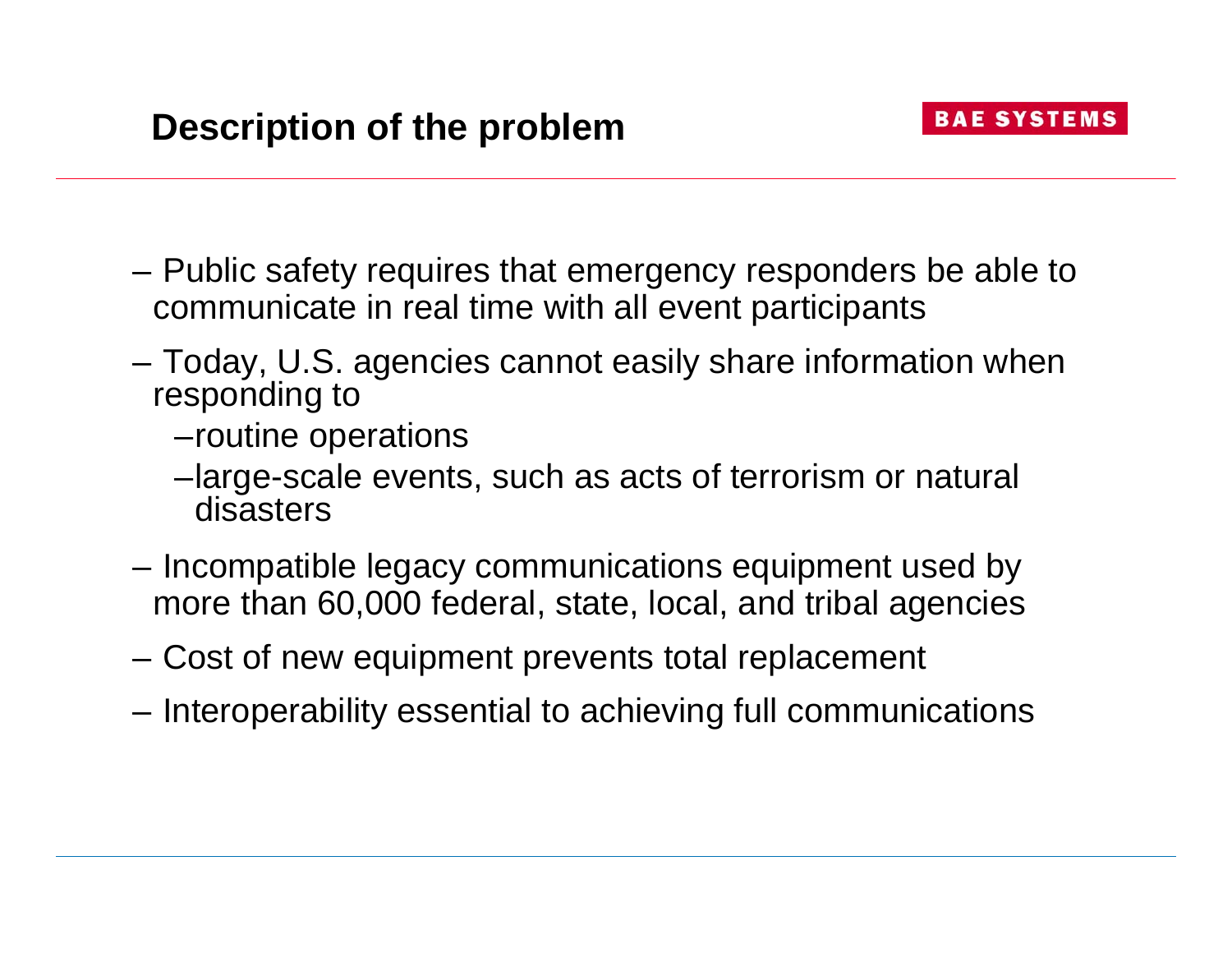**BAE SYSTEMS** 

- Quick solutions
	- –side-by-side
	- **Links of the Company** swapping radios
	- **Links of the Company** sharing frequencies
- Some equipment necessary
	- radio cache
	- **Links of the Company** bridges and gateways
- Expensive equipment solutions
	- **Links of the Company** specially equipped vehicles
	- **Links of the Company** regional replacement of radios
	- –Project 25 (P25)
- Voice and data solutions
	- Wi-Fi
	- 4.9 GHz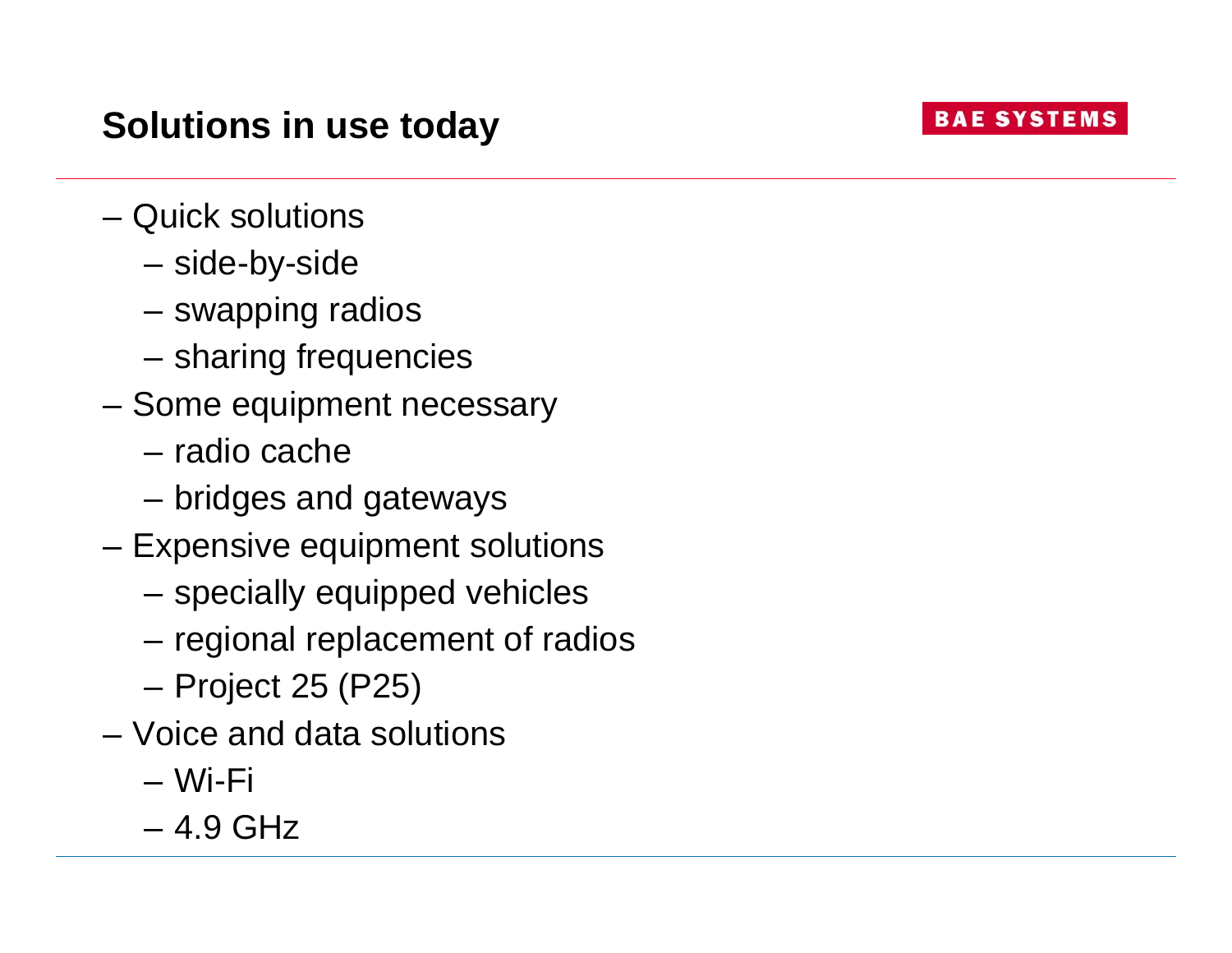# **Side-by-side**

Responders standing next to each other relaying messages between multiple agencies

- $\checkmark$  Works for small incidents with few participants
- -Ties up responders that were sent to help
- -As more agencies arrive, this quickly gets unwieldy

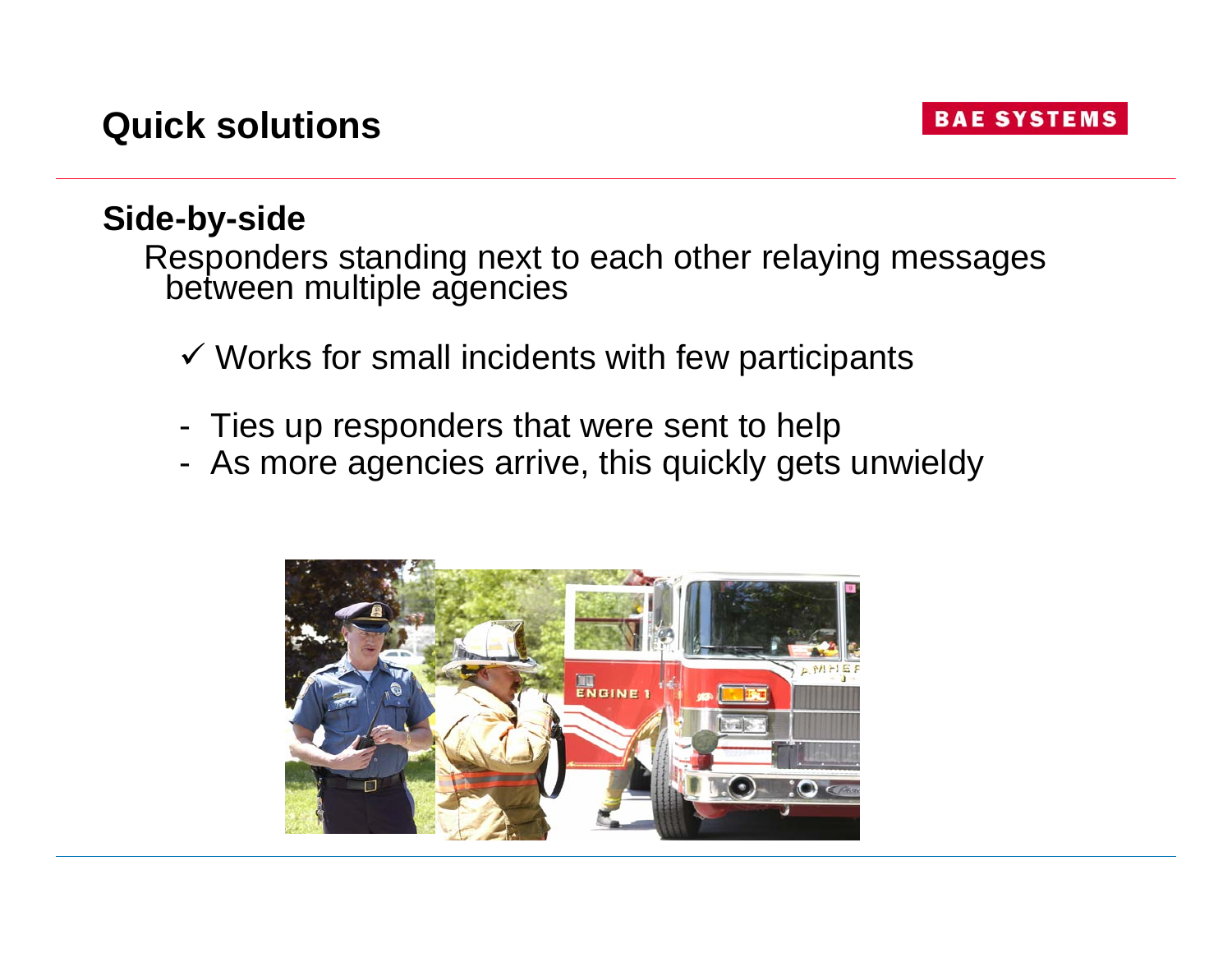#### **Swapping radios**

Agencies give each other radios compatible with their own

- $\checkmark$  Works for small incidents with few participants
- -Multiple radios at Incident Command Post becomes confusing
- -May require responders assigned to radios again
- -Only addresses agencies equipped in advance

## **Sharing frequencies**

Agencies agree to use common frequency(ies) at incidents

 $\checkmark$  Works for small incidents with few participants

- - Many responders needing to communicate causes congestion on one frequency
- - Only addresses agencies that have agreed and have been equipped in advance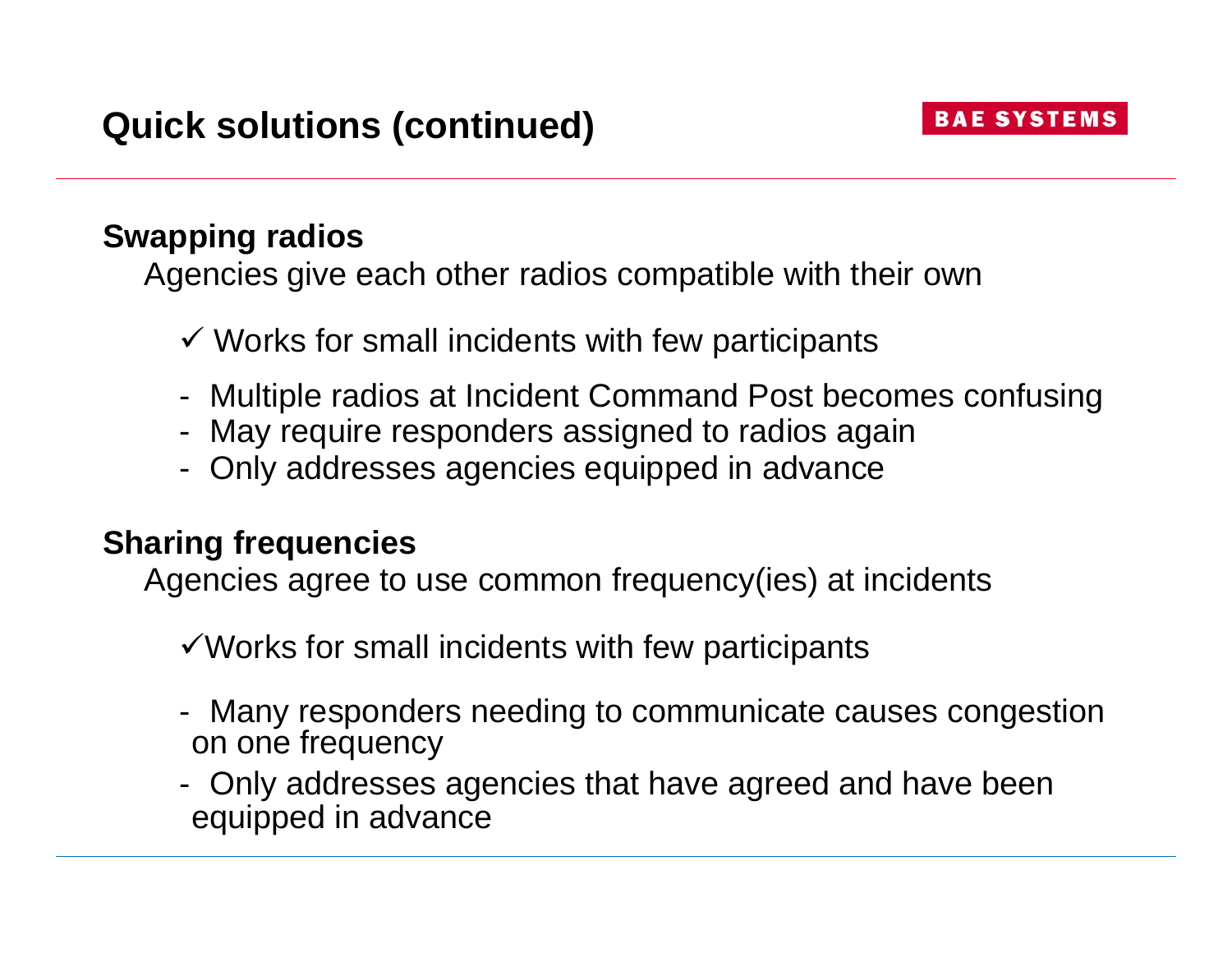#### **Radio cache**

Region keeps a cache of radios saved for significant events

- $\checkmark$  Some number of responders at the scene can talk to each other
- Does not help day-to-day
- -Handing out unfamiliar radios to responders at incident scene
- Cache has to be inventoried and maintained

#### **Bridges and gateways**

Devices connect two or more frequencies

- $\checkmark$  Some number of agencies at the scene can talk to each other
- -Special training/knowledge required
- Requires preplanning and coordination
- -Correct equipment must be on hand/on scene



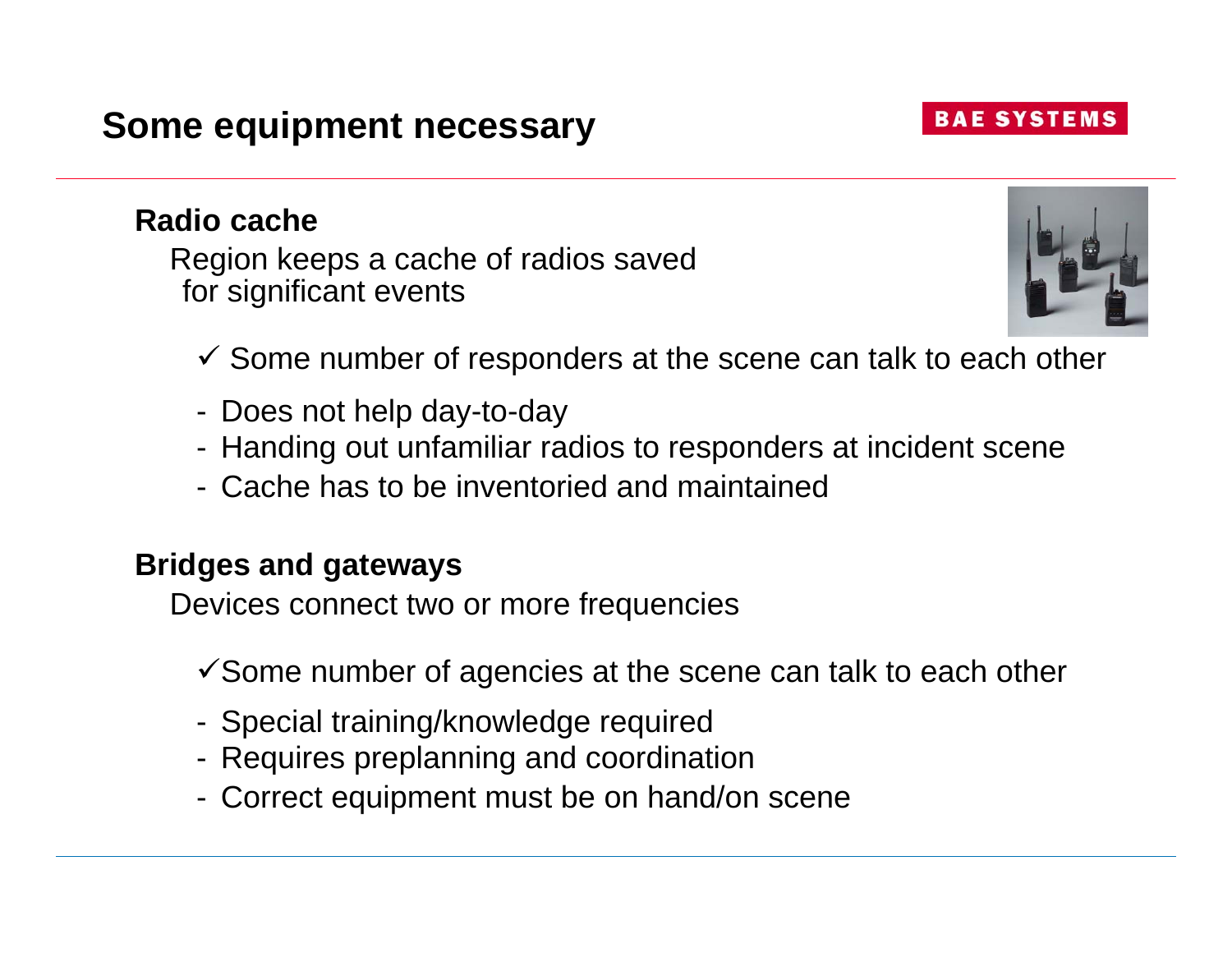# **Expensive equipment solutions**

# **Specially equipped vehicles**

Multiple radios with gateways mounted in special purpose vehicles

- $\checkmark$  When it works, it works well
- -Expensive equipment, vehicle, personnel
- -May be hours away; if available at all
- -Only deployed for significant incidents
- -Take time to set up; difficult to maintain

# **Regional replacement of radios**

Purchase new radios for responders in a region

- $\checkmark$  All responders with compatible radios can talk to each other
- -Only works within the region
- -Expensive infrastructure and equipment





#### **BAE SYSTEMS**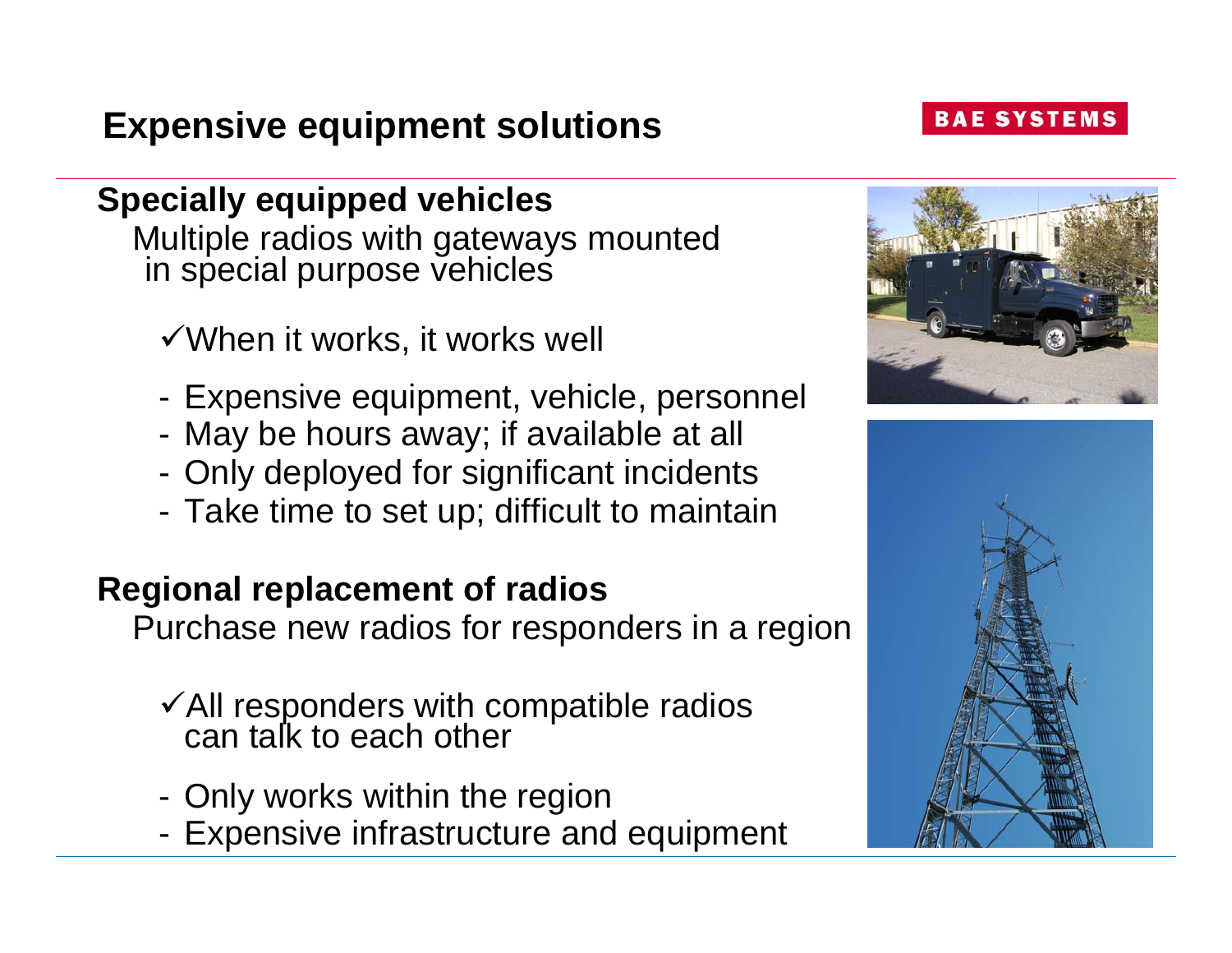# **Project 25 (P25)**

Deploying new P25 radios to all responders in a region

- $\checkmark$  All responders with new, P25 radios can talk to each other
- -Only works within the region
- -Expensive infrastructure and equipment
- -Currently P25 radios are not all compatible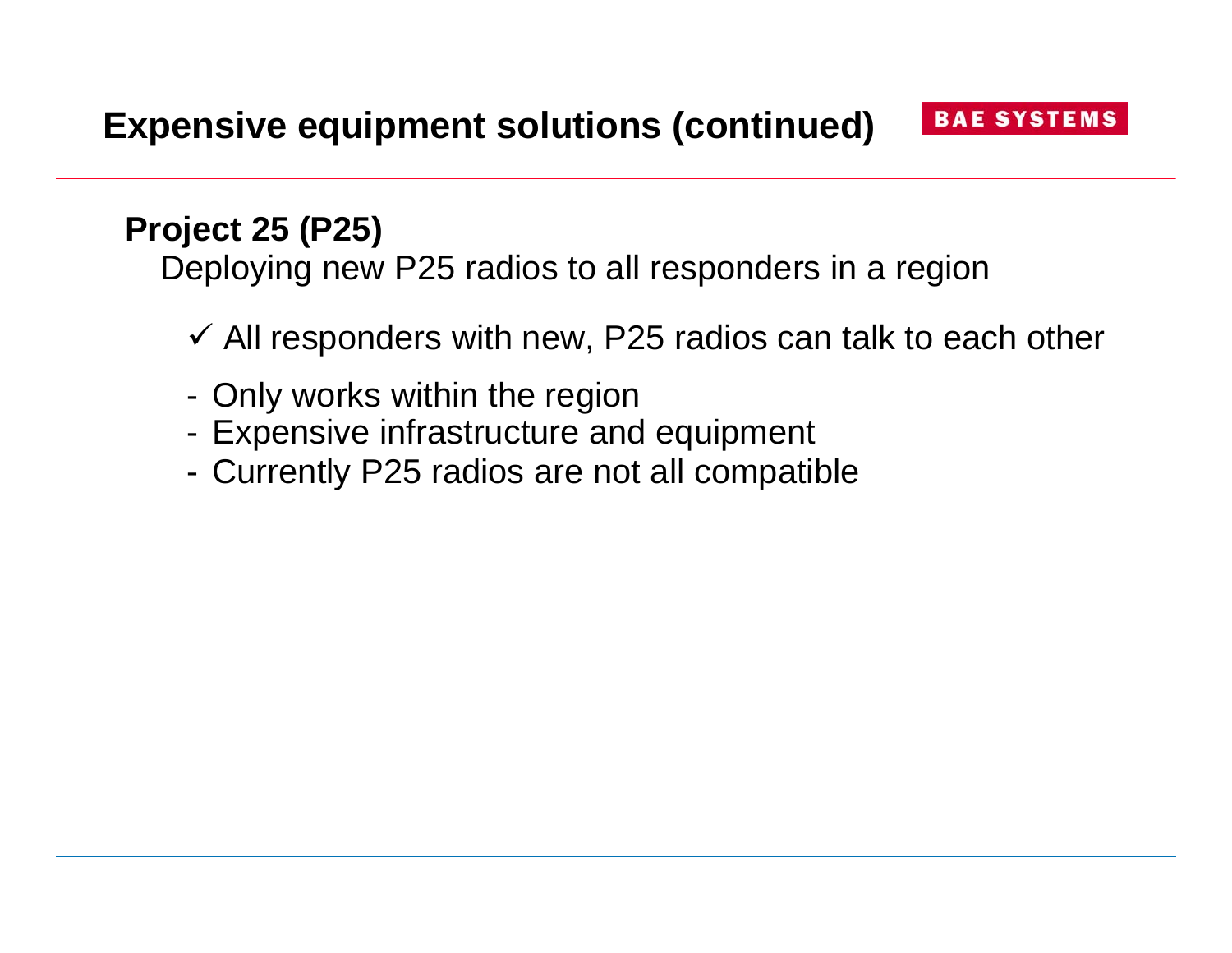## **Wi-Fi**

New devices designed to operate in the 2.4 GHz spectrum

- $\checkmark$  All responders with new, compatible devices can talk to each other
- -Only works within the region
- -Expensive infrastructure

# **4.9 GHz**

New devices designed to operate in the 4.9GHz spectrum

 $\checkmark$  All responders with new, compatible devices able to talk  $\sqrt{4.9}$  GHz range is reserved for public safety

- -Only works within the region
- -Expensive infrastructure and equipment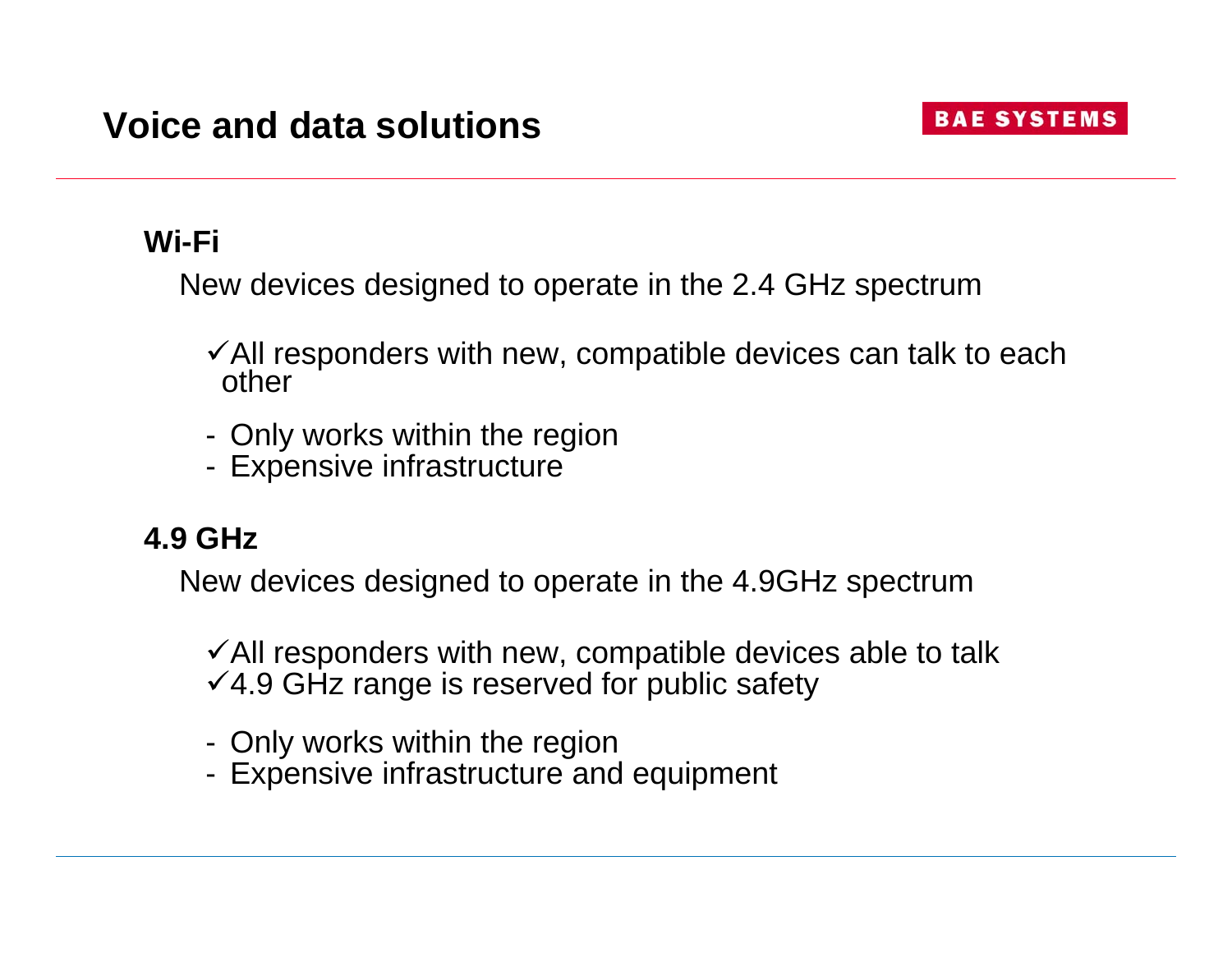# **Does this matter to First Responders?**

First responders need to communicate with each other

**BAE SYSTEMS** 



Lack of communications is unsafe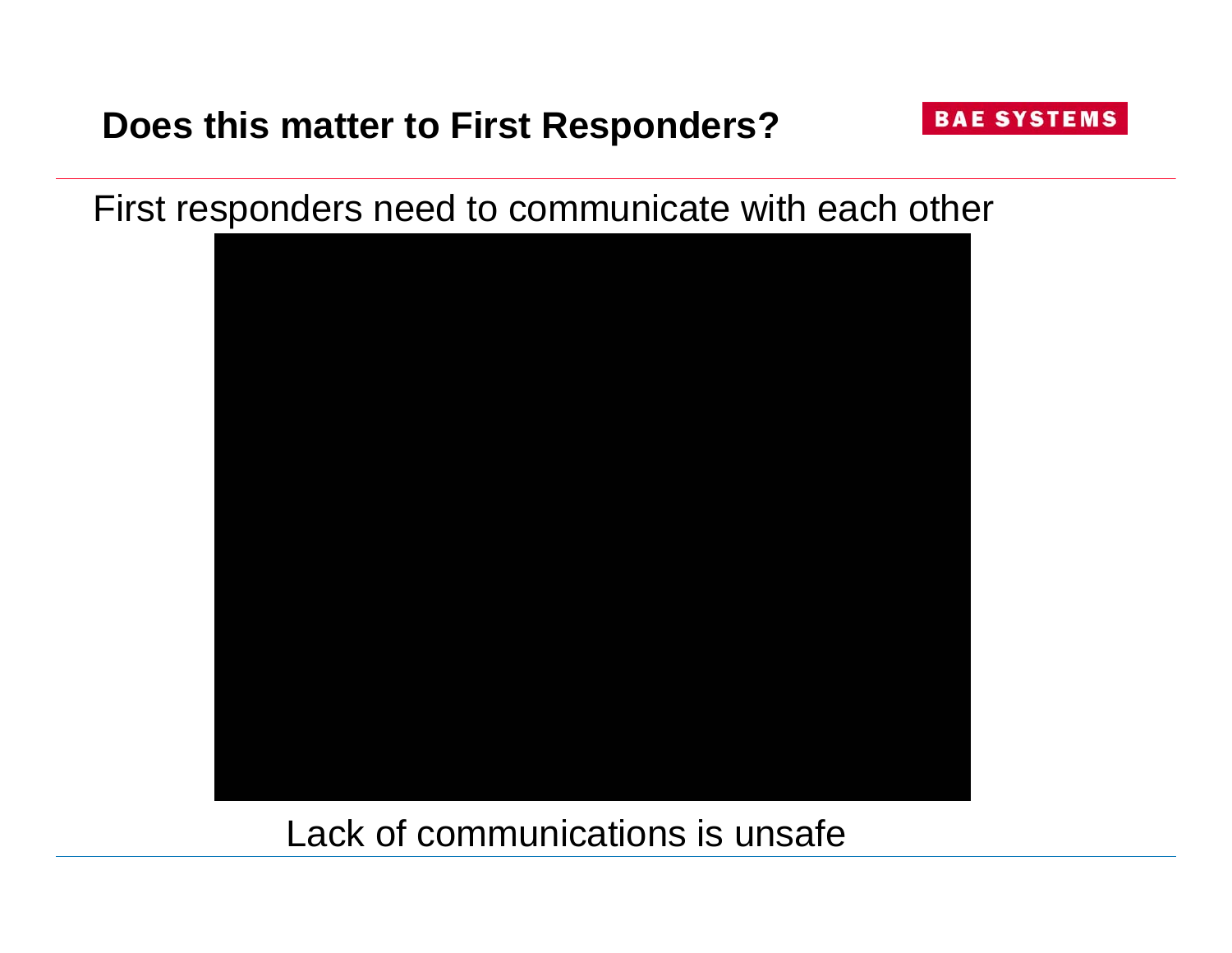# **SAFECOM Program**

- Established the Statement of Requirements (SoR) for public safety communications interoperability
- Interoperability Continuum

# **National Baseline Survey**

– Defines current situation

## **Grant Programs**

New focused on interoperability

# **Looking toward the future**

- Unified Incident Command and Decision Support (UICDS)
- First Net
- Emphasis on video and voice



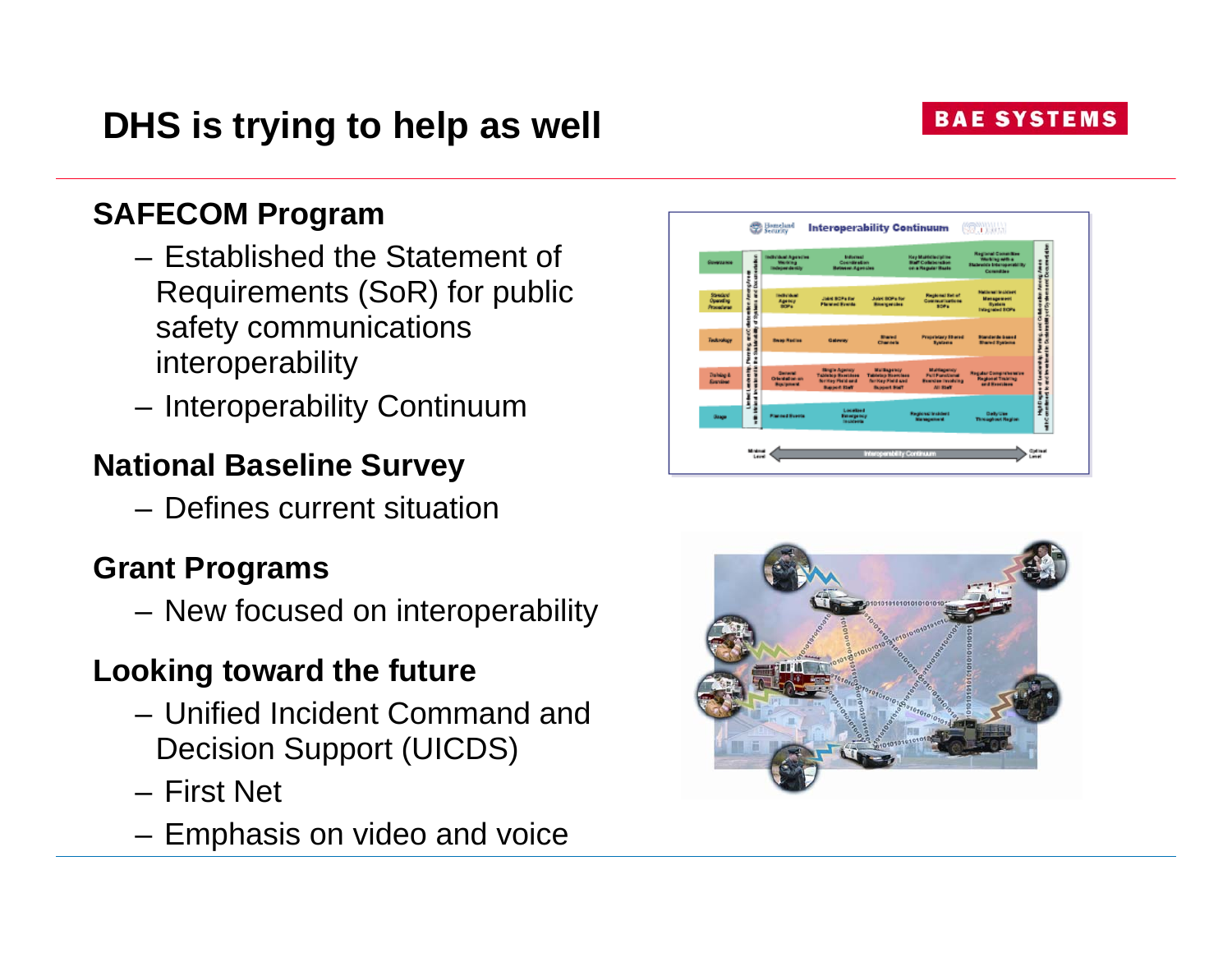# **Advanced solution compliant with SAFECOM SoR - First InterComm™ Solution**

- First Responders use existing, familiar radios
- Useful every day
- Scales to incident size
- No infrastructure required
- – Allows responders to follow standard operating procedures
- Connects civil and military radios
- Digital solution compatible with latest (P-25) radios